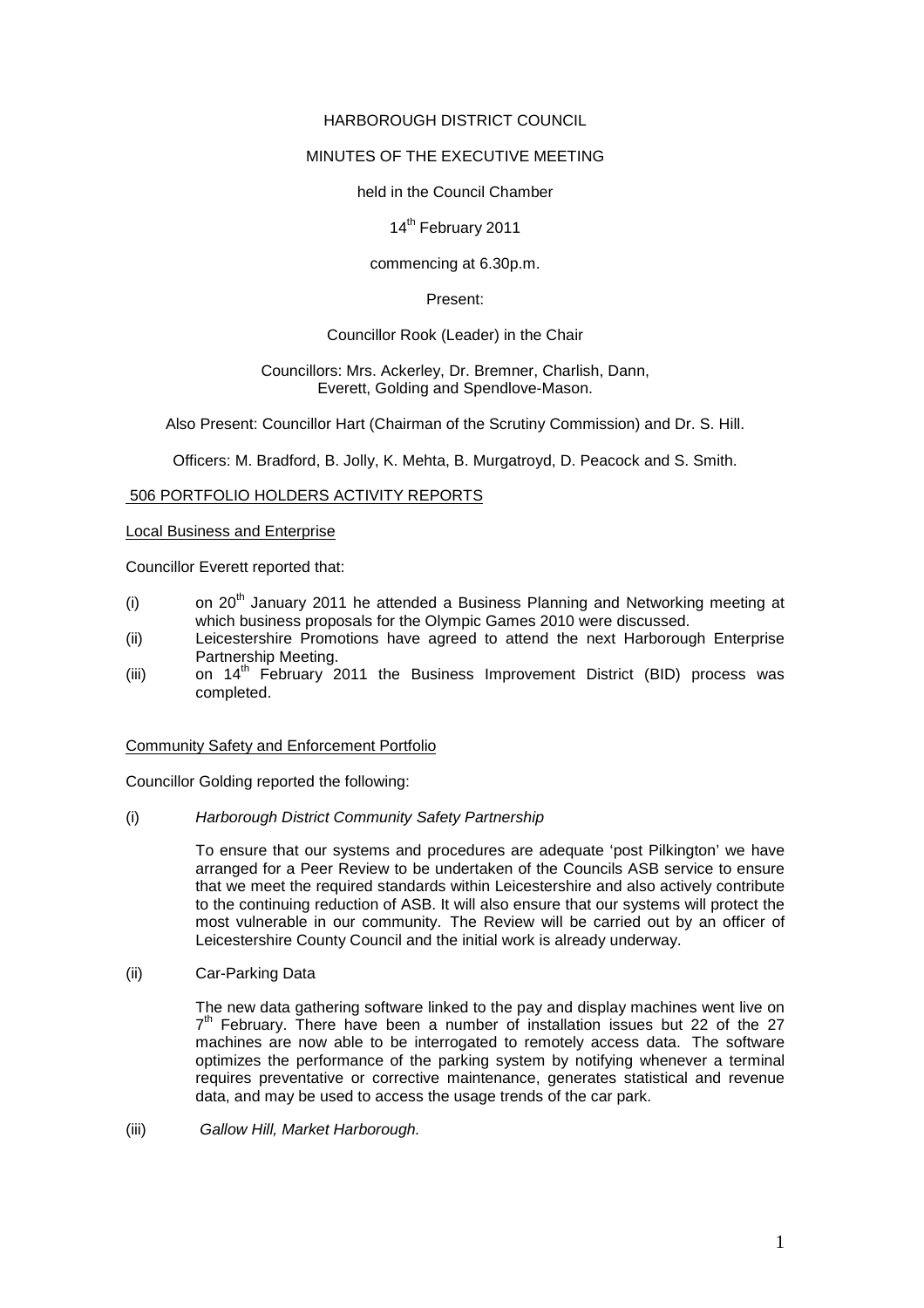Following the recent water pollution incidents, a site meeting was held between HDC, the company and the Environment Agency to discuss measures taken by the company to prevent any further discharges. We await the formal EA report.

### (iv) Bruntingthorpe Proving Ground

A comprehensive report summarising the extensive noise monitoring that has been carried out over the last 12 months has been prepared and concludes that there is not a statutory noise nuisance from the activities at the proving ground. The report will sent to the members of the residents group for their information and copied to the Ombudsman for information prior to his deliberation on an on-going complaint.

#### Housing Infrastructure, and Planning

Councillor Mrs. Ackerley reported that:

- (i) the Agents Forum Event for Planning Policy and Development Control was very well attended and received very positive feedback.
- (ii) an LDF Core Strategy Workshop has been arranged for  $21<sup>st</sup>$  February 2011 and all Members have been invited to attend.
- (iii) the Council staff that were involved in entering the data for the Choice-Based Lettings scheme had been congratulated for completing the project (including 750 entries) by the specified deadline.

#### 507 INFORMATION EXCHANGE

No items were noted.

#### 508TOPICAL ISSUES

No items were noted.

# 509APOLOGIES FOR ABSENCE

None were received.

#### 510 MINUTES

RESOLVED: that the Minutes of the Executive Meeting held on  $17<sup>th</sup>$  January 2011 be approved and signed by the Chairman as a true record, subject to the deletion of Cllr Golding's name as being present

#### 511 DECLARATIONS OF MEMBERS' INTERESTS

None were received.

#### 512 BUSINESS PLAN 2011/12

The Executive considered the Council's proposed Business Plan for 2011/12 and considered the comments from the Scrutiny Panels on the draft Portfolio Development Plans. The Executive was asked to agree the draft Business Plan for onward recommendation to Council.

The Executive received and noted comments from the Scrutiny Panels on the Draft Portfolio Development Plans (the Scrutiny Panels' recommendations are attached at Appendix A).

The Executive received representations from the Liberal Democrat group on suggested items for reinstatement in the forthcoming budget. The group suggested that the identified reduction of £195, 000 in the budget saving requirement be used for:

Flood prevention £13, 145.00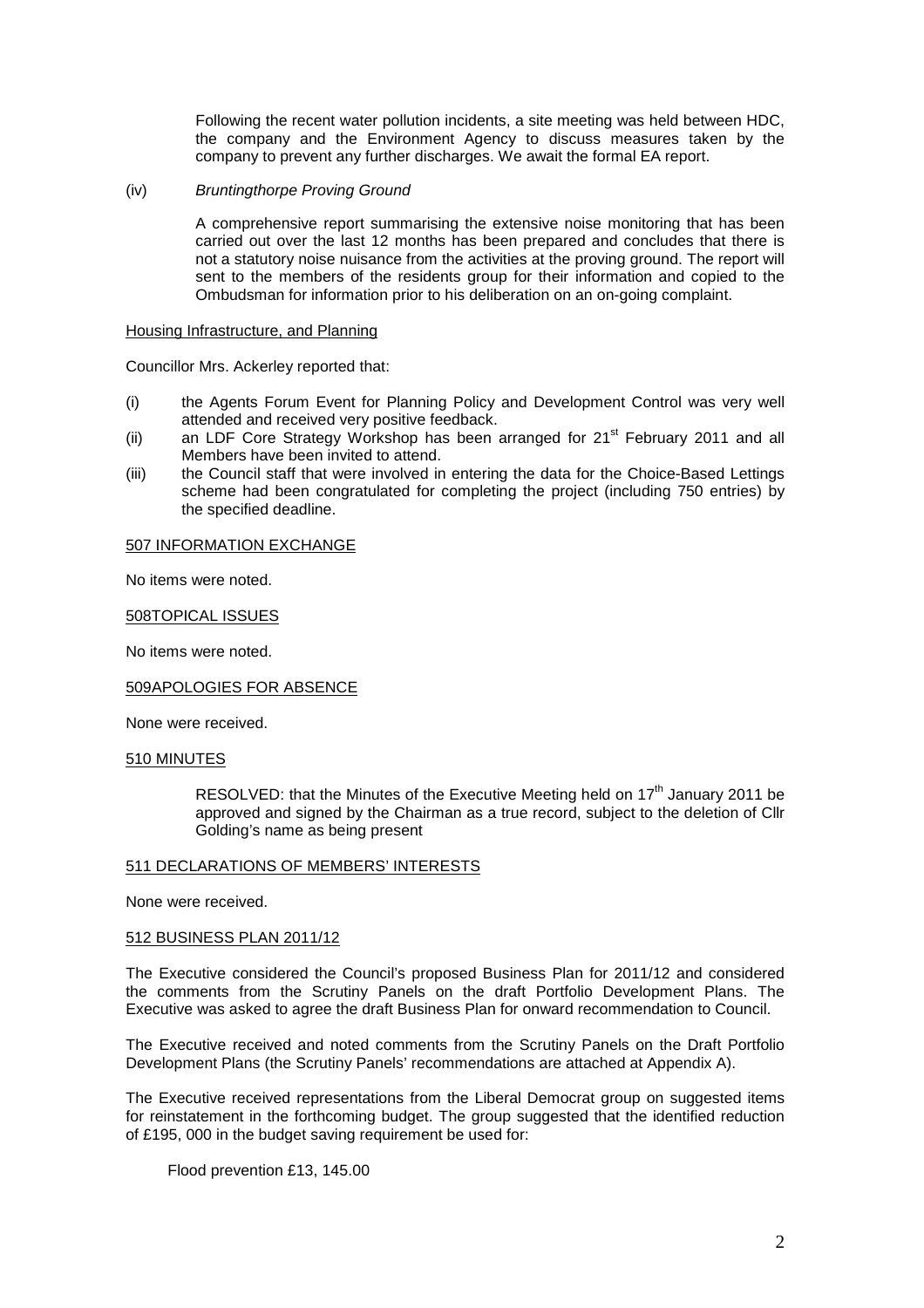Pest Control £17, 547.00 Voluntary Action South Leicestershire £37, 481.00 Citizens' Advice Bureau £35, 676.00 Harborough Museum £48, 000.00 Planning Officer Support £15, 967.00 Homeless Advice £10, 845.00 Anchor Staying Put £17, 000.00

# The Executive NOTED that:

- (i) litter Picking' and 'Flood Defence' have not been removed from the forthcoming budget.
- (ii) Voluntary Action South Leicestershire will be supported with £24, 000.
- (iii) Citizens' Advice Bureau will be supported with £71, 000
- (iv) Arts Fresco will be supported with £5, 000
- (v) Youth Council will be supported with £10, 000
- (vi) Harborough Museum will be supported with £48, 000
- (vii) Sports Activity will be supported with £5, 400
- (viii) £67, 000 will be added to the current contingency fund.
- (ix) Planning Liaison will continue to be supported.
- $(x)$  Pest Control will become a paid service from 1<sup>st</sup> October 2011.
- (xi) Reorganisation of the Council's involvement with The Settling Rooms will remove the need for support from Council funds.
- (xii) The Voluntary Sector is welcome to attend future Business Networking Events.
- (xiii) Further reductions in support for statutory services may follow.
- (xiv) Use of the Council's Customer Services desks for the sales of tickets for local events may be considered if a commercially-feasible approach can be devised.

RESOLVED that:

(i) that Draft Portfolio Plans for 2011/12 be approved by the Executive subject to the above amendments.

# **RECOMMENDED that:**

# **(i) the Council approve and adopt the draft Business Plan for 2011/12.**

### Reason

The Portfolio Development Plans set out the aims of each Executive Portfolio and the plans for development based on the available resources identified through the business planning process. These need to be considered and agreed by members. The Scrutiny Panels, People, Places and Resource Development, each considered the draft Portfolio Development Plans.

### 513 CAPITAL PROGRAMME 2011/12

K. Mehta, Deputy Chief Executive, presented the Executive with the proposed 2011/12 and 2012/13 Capital Programme for approval following consideration of the capital bids by Portfolio Holders.

# **RECOMMENDED that:**

- **(i) the Council approve the proposed 2011/12 Capital Programme and the indicative programme for 2012/13.**
- **(ii) the ongoing revenue costs shown in Appendix A of the report associated with the proposed schemes listed at Appendix B of the report be incorporated within the provisional General Fund Base Budget 2011/12.**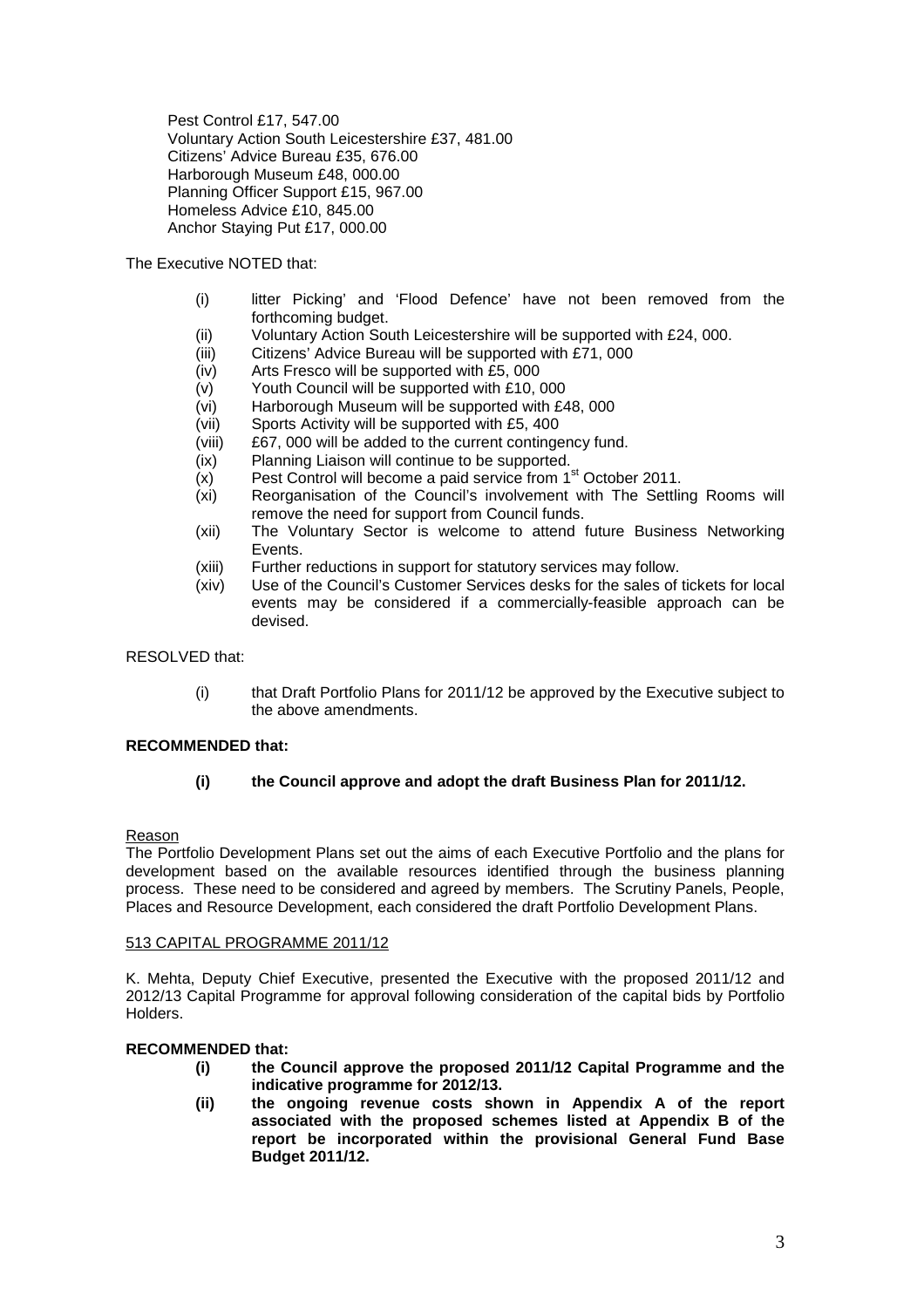### Reasons

- (i) The General Fund Capital Programme for 2011/12 and the indicative programme for 2012/13 have been constructed following consideration by Officers, Management Board and Portfolio Holders.
- (ii) The compilation of the Capital Programme has to be considered in the context of the Council's priorities as well as available resources especially at a time of contraction.

# 514 SECTION 100A(4) LOCAL GOVERNMENT ACT 1972

RESOLVED: 'that except for those Members present not being Members of this Executive, the public and press be excluded from the next item of business of the meeting on the grounds that the matters yet to be discussed involve the likely disclosure of exempt information as defined in paragraphs 1 and 3 of Part 1 of Schedule 12A to the Local Government Act 1972'.

## 515 AMENDMENTS TO INTEGRATED ENVIRONMENTAL SERVICES CONTRACT

The Executive considered amendments to the Integrated Environmental Services Contract.

## RESOLVED that:

- (i) Members agree to the amendments to the contract outlined in paragraph 5.2 of the report, thus reducing expenditure by £146, 953 per annum.
- (ii) Members delegate responsibility for implementing the contractural variations to the Deputy Chief Executive in his role as the named contract supervisor.

## Reasons

- (i) Budget pressures arising from the Comprehensive Spending Review and the Local Government Finance Settlement require the Council to reduce its annual expenditure.
- (ii) A significant amount of the Council's annual expenditure is made through contracts to external service providers. In order to realise the savings required it has been necessary to consider reducing costs and specification of the Integrated Environmental Services Contract.

### 516 DRAFT GENERAL FUND ESTIMATES REVISED 2010/11 AND BASE 2011/12

K. Mehta, Deputy Chief Executive, presented this report. The Executive was asked to:

- (i) note the Revenue Support Grant Settlement for 2011/12, and other related grants.
- (ii) consider the provisional General Fund Budget Estimates: Revised 2010/11 and Base 2011/12 and
- (iii) consider the Draft Fees & Charges for 2011/12.

# **RECOMMENDED that:**

- **(i) the Draft General Fund Budget: Revised 2010/11 (set out at Appendix A of the report) be approved.**
- **(ii) the Draft Fees and Charges for 2011/12 be approved as part of the overall budget (set out at Appendix B of the report).**
- **(iii) the Draft General Fund Budget: Base 2011/12 be approved resulting in a 0% increase in the Average Band D Council Tax for the District (excluding local precepts) for 2011/12 (set out at Appendix C of the report), subject to the resolution by Council of the recommendation on the business plan.**

Reasons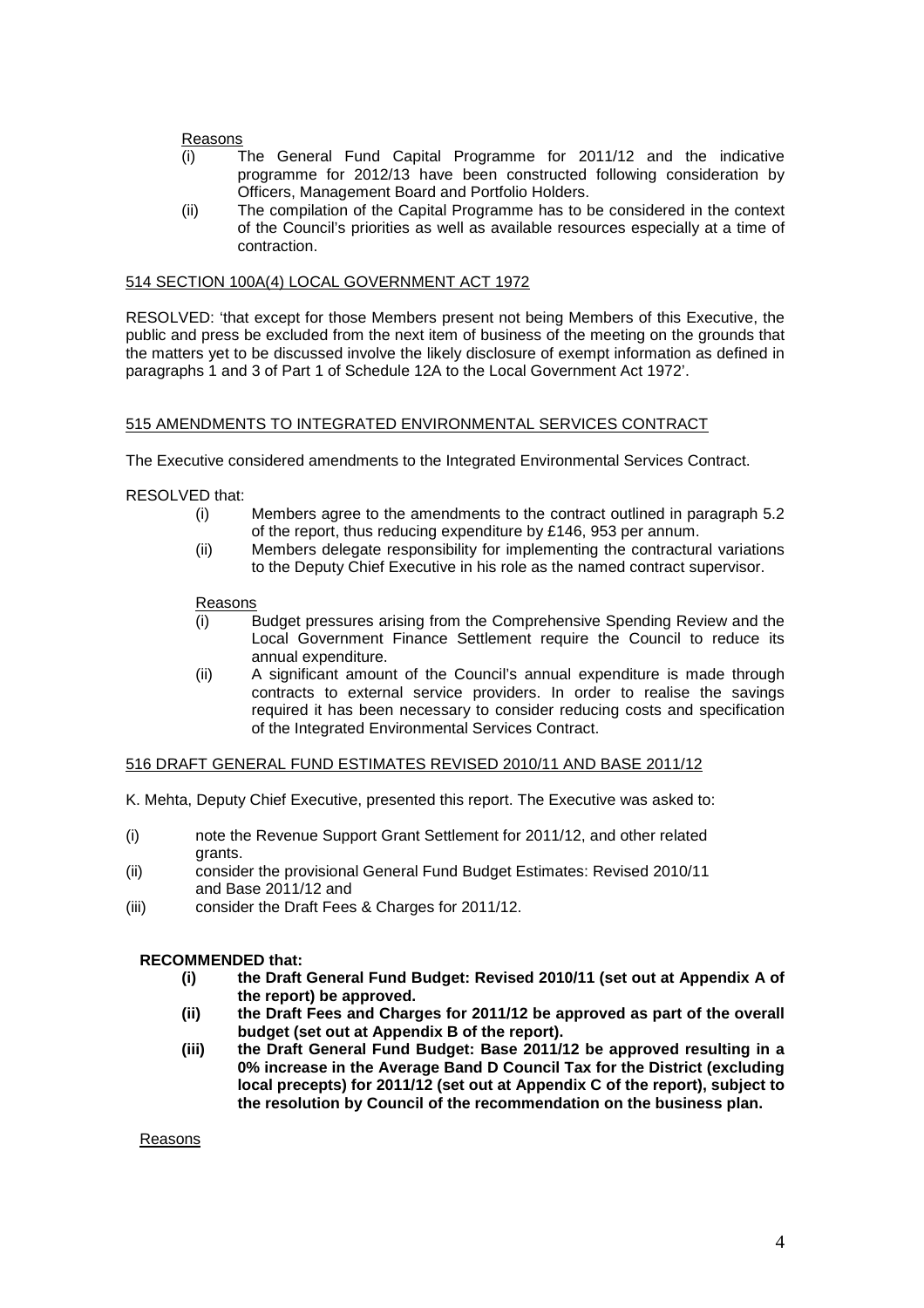- (i) The report set out the Executive's draft General Fund Budget proposals for 2011/12 which had been referred to the Scrutiny Resources Development Panel for its comments.
- (ii) The Council must statutorily set a balanced budget to discharge its duties and responsibilities. The duty to recommend a budget to Council rests with the Executive.

## 517 CAPITAL PROGRAMME MONITORING

The Executive received an update on the progress of schemes within the Capital Programme up to 31<sup>st</sup> December 2010.

Monitoring of actual capital expenditure against the approved budget is undertaken on a monthly basis with Budget Managers and reported to the Management Board on a quarterly basis. Members also have access to quarterly capital monitoring reports via the TEN Performance Management System.

The original Capital Programme for 2010/11 totalled £1,430,100 and was approved by the Council on 25<sup>th</sup> February 2010. Members agreed "carry forwards" from 2009/10 on 28 June 2010 of £1,613,000. Additional funding of £67,900 & £24,500 were approved by Members on 16<sup>th</sup> August and 8<sup>th</sup> November 2010 respectively.

Actual expenditure and commitments to the end of December 2010 total £4,311,643 against the full year budget of £5,681,700, representing a variance of £1,370,057 at this point in the year.

Expenditure to date on schemes either completed or currently underway is generally in-line with expectations with no significant areas of concern.

Initial views have been sought from Officers of schemes that are likely to slip to 2011/12, subject to Member approval. Of schemes not yet commenced, the wet-side renovation at Harborough Leisure Centre, multi use games area at Little Bowden, & skate park at Bellfield's will definitely slip. In addition the Collaborative Planning Module & Replacement CRM System have been placed on hold so will also slip into 2011/12.

RESOLVED: that the Executive note the Capital Programme Scheme progress.

**RECOMMENDED: that the Council vary the Capital Programme as set out below, and for the following reasons:**

|                                                     | Increase / (Decrease) |
|-----------------------------------------------------|-----------------------|
|                                                     | £                     |
| S <sub>106</sub> Grants                             | 148,900               |
| <b>Contaminated Land Monitoring</b>                 | 5,700                 |
| Wet side Renovation – Harborough<br>Leisure Centre  | (341,500)             |
| <b>Harborough Innovation Centre</b>                 | 2,818,100             |
| <b>ICT Infrastructure</b>                           | (15,000)              |
| <b>HR / Payroll System</b>                          | (70,000)              |
| <b>Disabled Facilities Grants</b>                   | 129,400               |
| <b>Private Sector Renewal Loans &amp;</b><br>Grants | (129, 400)            |
| Total Increase / (Decrease)                         | 2,546,200             |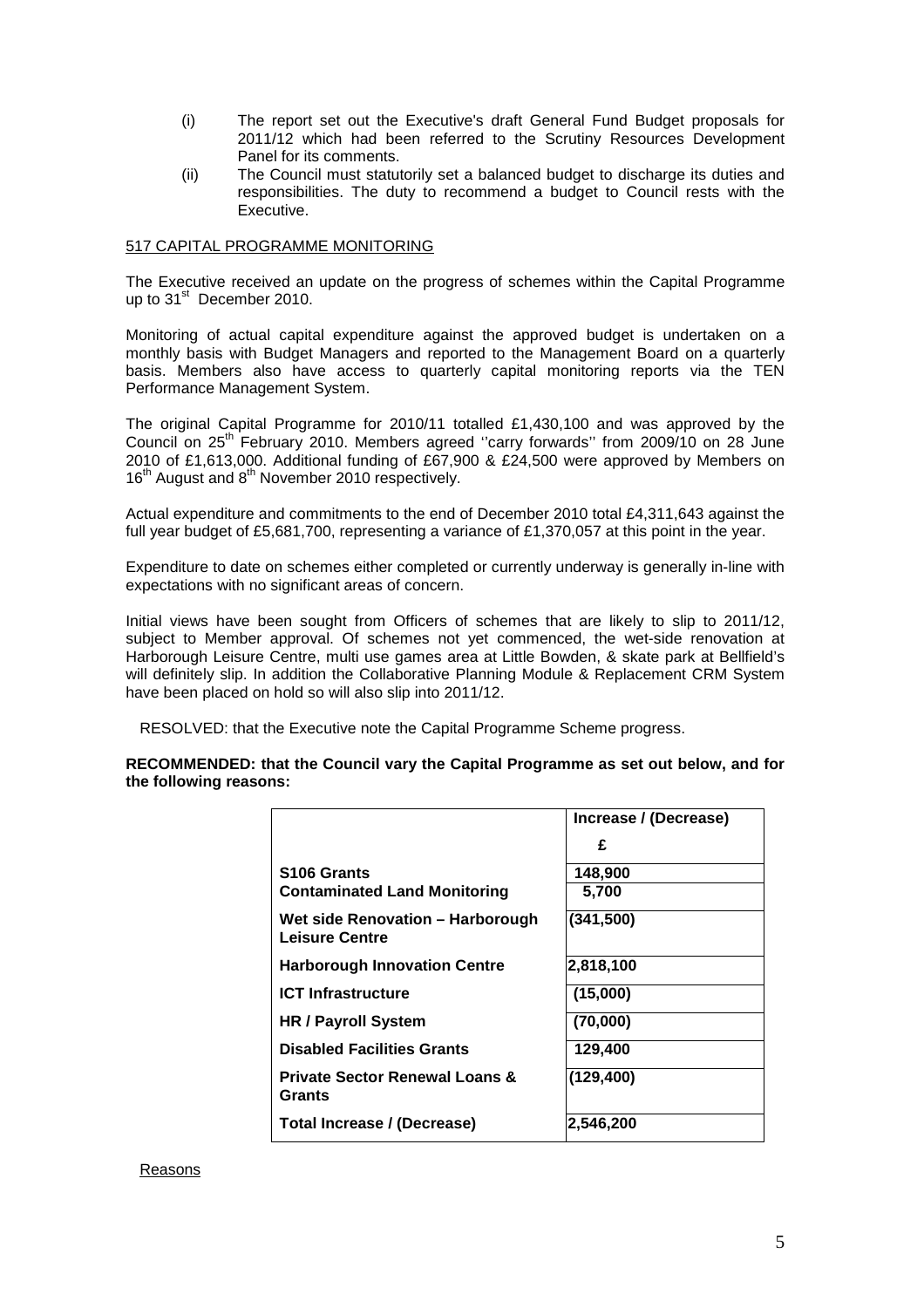Variations to the Capital Programme must be approved by Council. The table above summarises those variations to the programme which have arisen during the third quarter of this financial year. The reasons for the overall increase in capital expenditure budgets are summarised below:

▪ S106 grants to Parish Councils & Community Organisations, approved by the Executive on 20<sup>th</sup> December 2010.

▪ Continued grant funding from DEFRA for contaminated land monitoring at 121-123 St Mary's Road, Market Harborough.

▪ Wet side Renovation at Harborough Leisure Centre – withdrawal of Sport England Grant support. The renovation is still planed but on a reduced scale to match current available funding (£200k).

▪ The Innovation Centre, scheduled for completion during the first quarter of 2011/12, receives funding from various external partners. The overall budget for the centre is £4.248m with an estimated spend of £3m in 2010/11, £2.818m of which will be externally funded in 10/11. The balance of £1.248 will be spent in 2011/12 & is also externally funded.

. The ICT Infrastructure replacement programme will now be funded through revenue as the value of the equipment being purchased falls below the Council's de-minimus threshold. £10k of the capital budget has been retained for qualifying upgrade work to servers

• The integrated HR / Payroll system project has been withdrawn from the programme with the delegation of the payroll function to Leicester City Council.

▪ Virement from the Private Sector Renewal Loans & Grants scheme to Disabled Facilities Grants. This will enable the diversion of funds to meet the identified housing needs, thus maximising the use of resources.

#### 518 PRUDENTIAL INDICATOR MONITORING

The Executive received an update on performance to date against the approved prudential indicators for 2010/11.

The Prudential Code for Capital Finance in Local Authorities began on 1 April 2004, and introduced a greater freedom for the Council's capital expenditure and financing. Part of the Code's requirements is for reporting procedures to be implemented to monitor the progress and status of the capital expenditure plans. Previously this has been achieved by publishing a quarterly monitoring report on the TEN Performance Management systems.

The approved indicators were set by Council as part of the Prudential Code and Treasury Management Strategy Report for 2010/11 on 4<sup>th</sup> February 2010.

Certain approved indicators have been exceeded for the following reasons: Capital Expenditure and Financing – the indicator has been exceeded due to the carry forward of capital schemes from 2009/10 to 2010/11, as well as the inclusion of a number of additional schemes which are primarily backed by Section 106 contributions.

The Capital Financing Requirement remains very close to the original forecast. At the present time, no additional loans need to be taken as this can be covered from internal resources.

The Ratio of Financing Costs to Net Revenue Stream has increased, because of the reduction being experienced in interest earned on investments whereas loan interest is on a fixed rate basis.

> RESOLVED: to note the position of the actual prudential indicators as at 31st December 2010.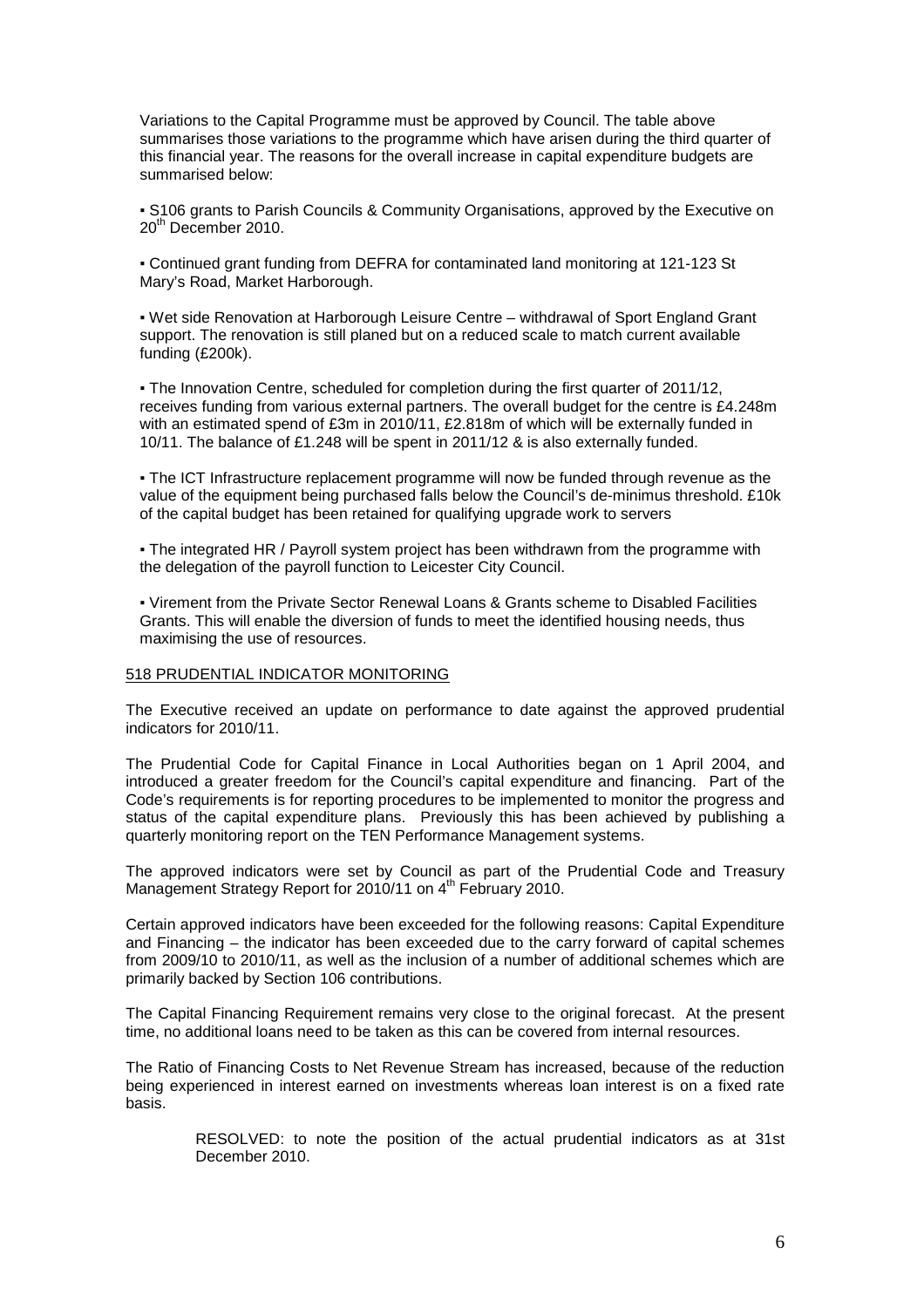# 519 REVENUE BUDGET MONITORING

The Deputy Chief Executive provided Members with information on actual expenditure and income against the 2010/11 Approved Budget for the period 1st April 2010 to 31<sup>st</sup> December 2010.

Members were advised of changes to Budgets during the third quarter of the Council year.

### RESOLVED:

- (i) that Members note the financial position against the budget as at  $31<sup>st</sup>$ December 2010.
- (ii) the adjustments to budgets (set out at Appendix A of the report) be approved.

### Reason

Following on from the Pay and Grading review adjustments approved at the end of Quarter 2 there has been a return to General Fund Reserves of £79,000 largely due to posts included at Quarter 2 which are no longer on the establishment. This reduction is partially offset by an increase to budgets of £34,000 resulting from Planning appeals, and £8,600 for the Local Development Framework both to be met from Earmarked Reserves.

### 520 HOUSING AND COUNCIL TAX BENEFITS OVERPAYMENT POLICY

The Executive was asked to approve the Housing and Council Tax Benefit Overpayments Policy.

Housing Benefit Overpayments occur as a result of: claimants or landlords failing to notify changes of circumstances or providing incorrect information in support of a claims, or by delays or mistakes by the Council or the Department for Work and Pensions when processing information provided by claimant or landlords.

The Council is responsible within the Housing Benefit Regulations for the identification, calculation and recovery of Housing Benefit overpayments.

Overpayments of Housing Benefit are not fully reimbursed by Government subsidy and, therefore, in order to protect public funds, it is important that the Council has both sound administrative procedures to minimise the level of overpaid Housing Benefit and clear policies and procedures for staff to follow when dealing with overpayments.

**RECOMMENDED: that the Council adopt the Housing and Council Tax Benefits Overpayment Policy as set out in Appendix B for the following reasons.** 

### **Reasons**

- **(i) The Department for Works and Pensions Local Authority Performance Standards requires that Local Authorities have in place a policy that meets the current legislation and working arrangements.**
- **(ii) To ensure that that we meet the Audit Commission's Key Line of Enquiry (KLOE's) for the benefit service.**

# 521 BENEFITS VERIFICATION POLICY

The Executive was asked to approve the Benefits Verification Policy.

The Benefits Verification Policy details the Council's approach to the checking and verification of information received in support of Housing and Council Tax Benefit claims.

# **RECOMMENDED: that the Council adopt the Housing and Council Tax Benefits Overpayment Policy as set out in Appendix C**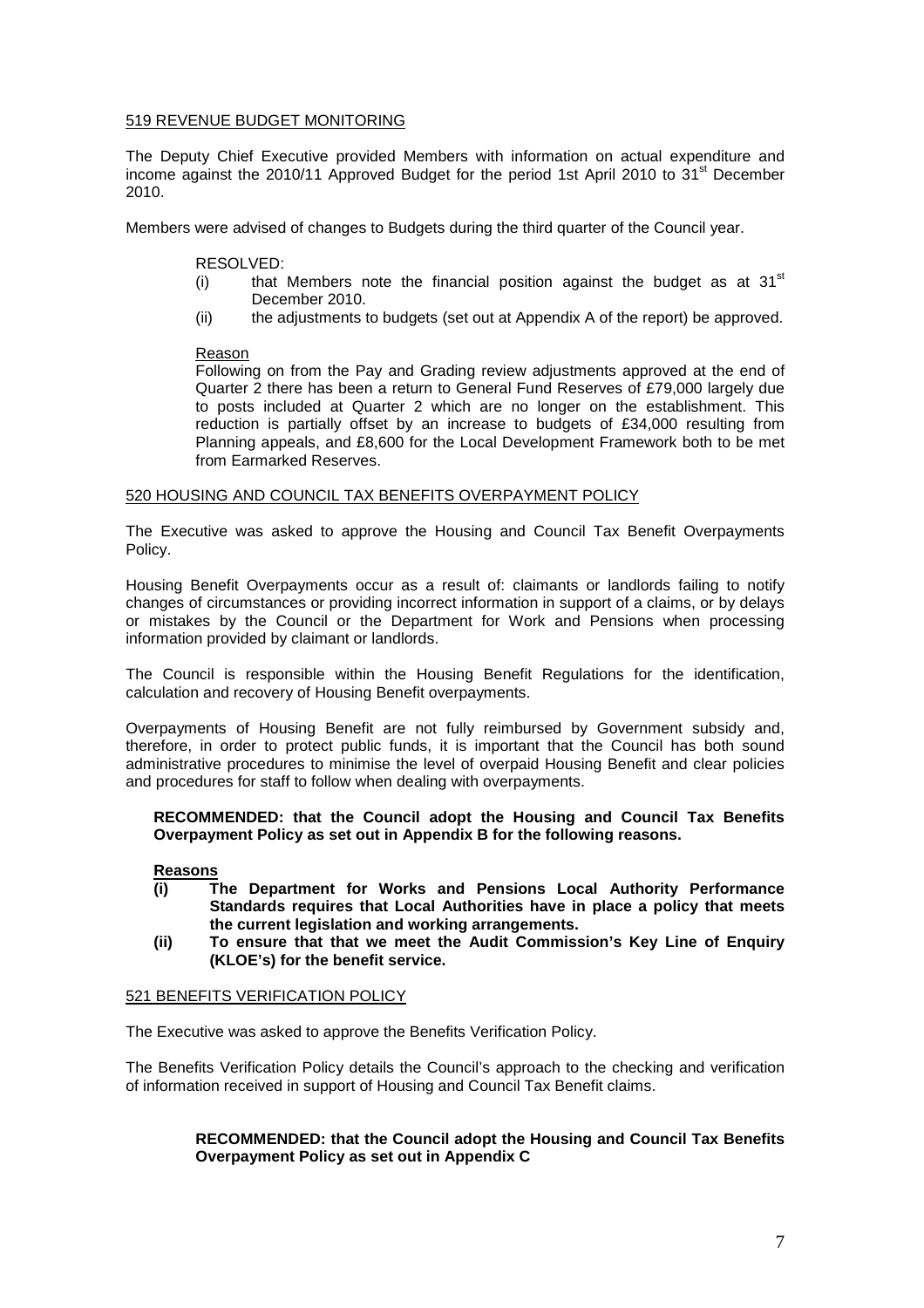# **Reasons**

- **(i) This policy is in accordance with the Department for Works and Pensions Security (DWP) Guidance Manual June 2006 and Housing/Council Tax Benefit (HB/CTB) Guidance Manual July 2006.**
- **(ii) To minimise the risk of fraud and error entering the benefit system.**
- **(iii) To protect the 'Public Purse'.**

### 522 BENEFIT FRAUD SANCTION AND PROSECUTION POLICY

The Executive was asked to approve the Benefit Fraud Sanction and Prosecution Policy. The purpose of this policy was to ensure that there was a clearly-understood policy framework in place for the investigation of fraudulent benefit claims.

Harborough District Council is the appropriate authority for the purposes of the Social Security Administration Act 1992 and other associated legislation for the assessment of entitlement to Housing and Council Tax Benefits for the recovery of overpayments and taking enforcement action in respect of fraud.

## **RECOMMENDED: that the Council adopt the Benefit Fraud and Prosecution Policy as set out in Appendix D**

### **Reasons**

- **(i) The Department for Works and Pensions Local Authority Performance Standards requires that Local Authorities have in place a policy that meets the current legislation and working arrangements.**
- **(ii) To ensure that that the Council meets the Audit Commission's Key Line of Enquiry (KLOE's) for the benefit service.**

## 523 ANTI - FRAUD BUSINESS PLAN

The Executive considered the proposed Anti-Fraud Business Plan for the Council's Revenues and Benefit service.

Local Authorities have a duty to safeguard public funds and take responsible steps to ensure that Housing and Council Tax benefit payments are made to the right people at the right time. If fraud is suspected, Authorities actively investigate all allegations.

> RESOLVED: that the Anti-Fraud Business Plan be adopted as set out in the report, for the following reasons:

### Reasons

- (i) The Department for Works and Pensions Performance Standards together with the Audit Commission key lines of enquiry (KLOE's) which forms part of a benefit inspection requires that each Local Authority has a Fraud Business Plan.
- (ii) Prevention and Detection of benefit fraud is of the utmost importance and has focused strongly in benefit legislative changes over the past few years due to the high monetary value benefits estimated to be lost through fraudulent claims.
- (iii) The authority has recognised the potential loss of subsidy through incorrect benefit payments and has fully embraced and introduced preventative measures to combat fraud from entering the benefit system as well as taking action and applying appropriate sanctions where benefit fraud is found in the system.

### 524 FRAUD INVESTIGATORS CODE OF CONDUCT

The Executive considered and was asked to approve the proposed Fraud Investigators Code of Conduct.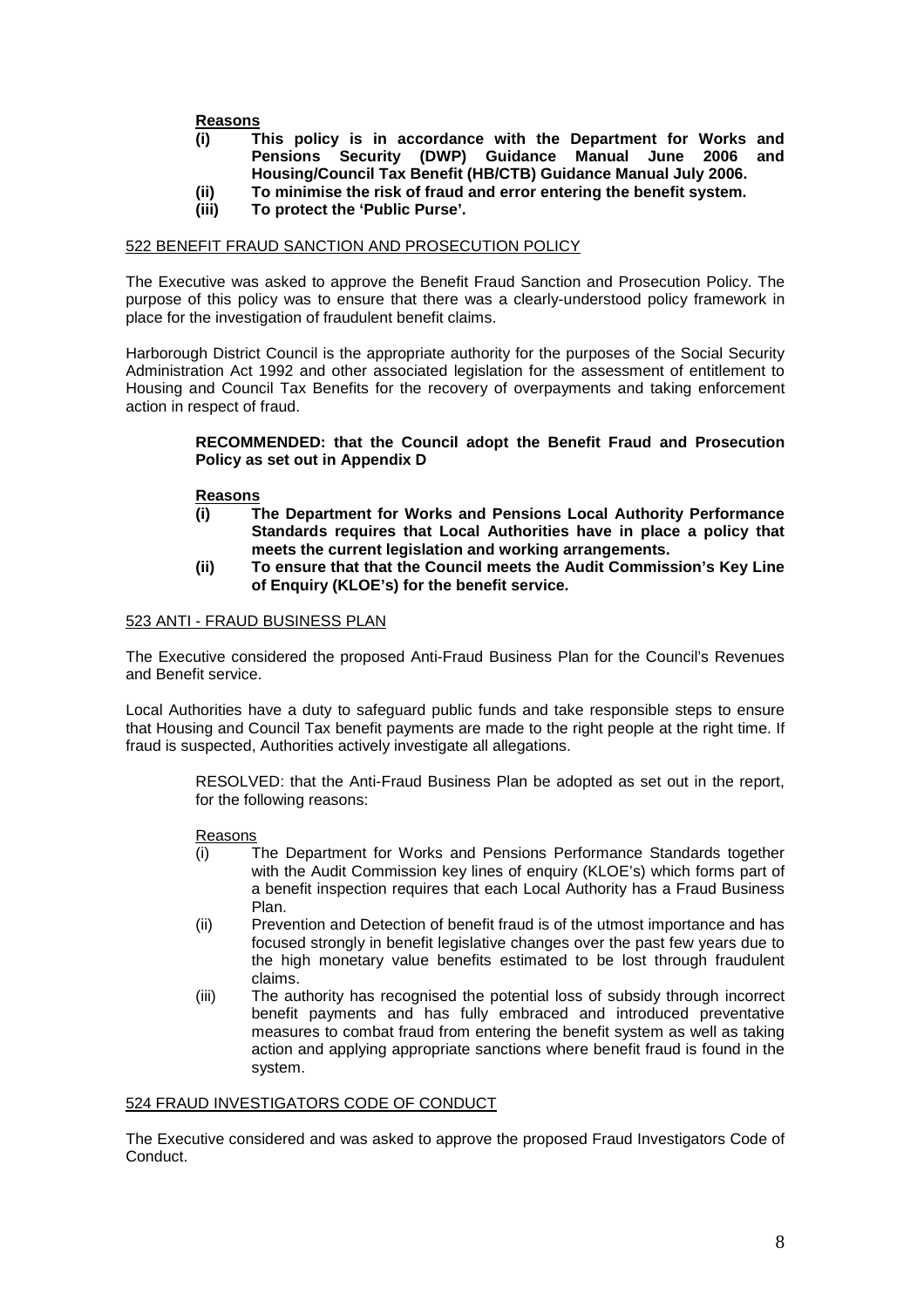All Fraud Investigation Officers involved in the investigation of benefit fraud must comply with this code of conduct. This represents the minimum standards and requirements expected of investigation officers.

> **RECOMMENDED: that the Council adopt the Fraud Investigators Code of Conduct as set out in Appendix E for the following reasons:**

### **Reasons**

- **(i) The Department for Works and Pensions Local Authority Performance Standards requires that Local Authorities have a code of conduct in place for Fraud Investigating Officers.**
- **(ii) To ensure that that we have a code of conduct in place and meets the Audit Commission's Key Line of Enquiry (KLOE's) for the benefit service.**
- **(iii) The Code of Conduct for the Fraud investigation staff is designed to provide further guidance on the standards expected of them within their specialised area of work.**

### 525 HOUSING BENEFIT AND COUNCIL TAX BENEFIT TAKE-UP STRATEGY

The Executive was asked to approve the proposed Housing and Council Tax Benefit Take-up Strategy.

The Benefits Take-Up Strategy sets out what the Council's plans are to reduce poverty in the Harborough District through the maximisation of benefit take-up within the community. The main focus is centred on benefit take-up promotion and benefit advice and targeting the most vulnerable members of our community.

Over £13million of Housing and Council Tax Benefits was paid to low-income households in Harborough; however, there are some residents who are not claiming or maybe entitled to other state benefits. This new Benefits Take-Up Strategy sets out the Council's plans to increase the uptake of unclaimed benefits still further.

> RESOLVED: that the Housing and Council Tax Benefit Take-up Strategy be approved and adopted, as set out in the report, for the following reason:

### Reasons

- (i) The policy is in accordance with the Department for Works and Pensions Security (DWP) Guidance Manual June 2006 and Housing/Council Tax Benefit (HB/CTB) Guidance Manual July 2009.
- (ii) To minimise the risk of fraud and error entering the benefit system.
- (iii) To protect the 'Public Purse'

### 526 COUNCIL TAX DISCRETIONARY RELIEF POLICY

The Executive received this report which sought to clarify the Council's policy on Local Discounts and set out the details of proposed guidelines for determining applications for reductions in Council Tax in individual cases.

Section 13A of the Local Government Act 1992 empowers a billing authority as follows:

1. Where a person is liable to pay Council Tax in respect of any chargeable dwelling and any day, the billing authority for the area in which the dwelling is situated may reduce the amount of which he is liable to pay as respects the dwelling and the day to such extent as it thinks fit.

2. The power under subsection (1) above includes power to reduce an amount to nil.

3. The power under subsection (1) may be exercised in relation to particular cases or by determining a class of case in which liability is to be reduced to an extent provided by determination.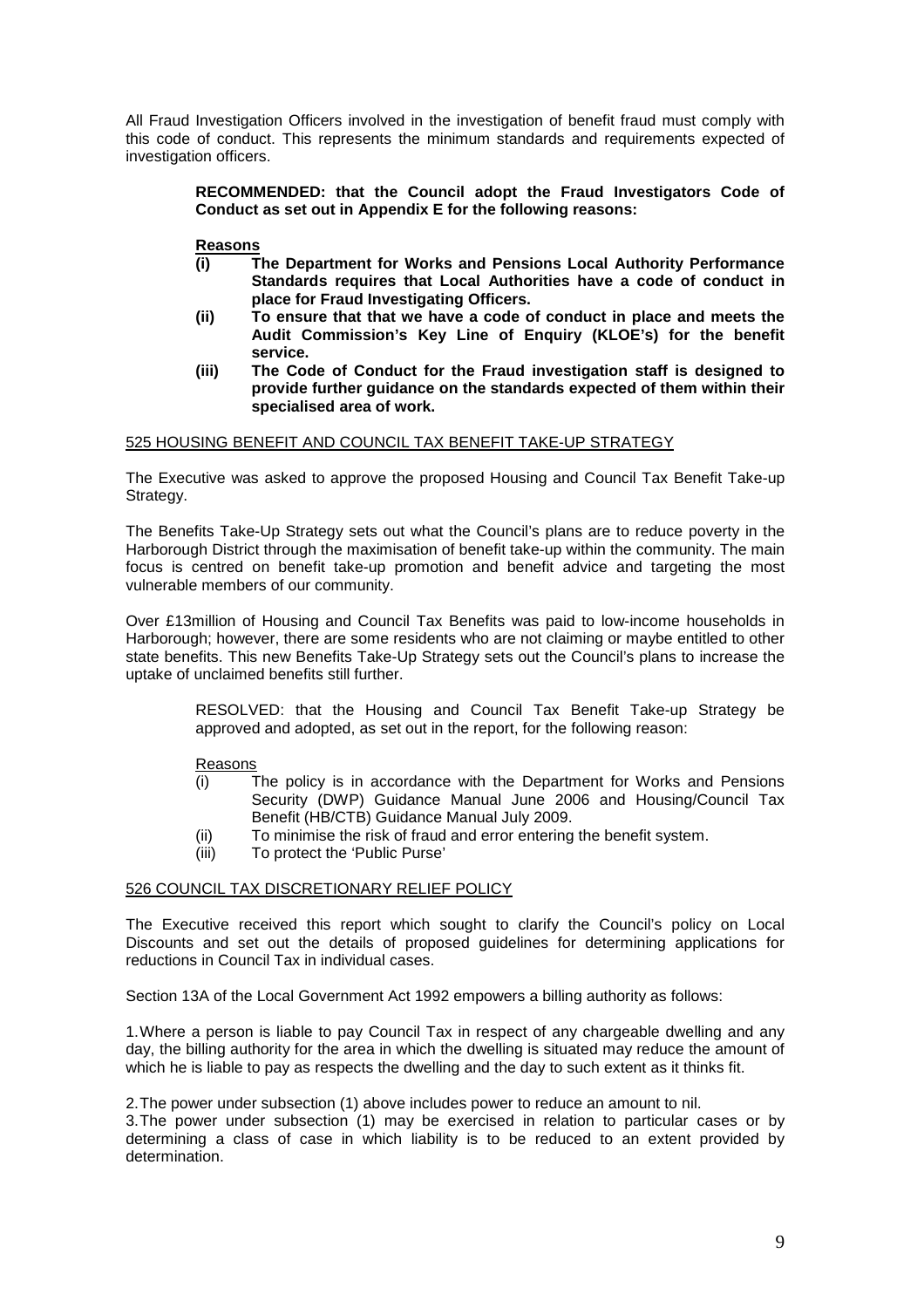# **RECOMMENDED that:**

- **(i) the Guidelines set out at Appendix F be approved.**
- **(ii) the authority to determine applications is delegated to the Head of Service under whose remit the administration of Council Tax falls**
- **(iii) appeals / re-determinations are considered by the Deputy Chief Executive and Monitoring Officer**

# Reasons

- (i) The Local Government Act 2003 Section 76 inserted a new Section (13A) into the Local Government Act 1992. This amendment allowed billing authority's the power to reduce the amount of Council Tax payable.
	- (ii) The Council does not presently have a policy regarding applications made for relief under Section 13a.

# 527 CORE SPATIAL STRATEGY DPD

The Executive considered the Core Strategy Development Plan Document and associated documents prior to subsequent submission to Council for adoption.

## **RECOMMENDED that:**

- **(i) the Head of Built Environment Services be authorised to submit: (a)The Core Strategy development plan document (DPD) as attached (Appendix A); (b) Documents relevant to the preparation of the DPD referred to in paragraph 5.7 and also pursuant to Regulation 30 of the Town and Country Planning (Local Development) (England) (Amendment) Regulations 2008;**
- **(ii) the Head of Built Environment Services be authorised to propose changes to the document during the examination process in order to improve the soundness of the document and resolve matters raised in representations and by the appointed Inspector, wherever possible in consultation with the Portfolio Holder and other members of the Local Development Framework Task Panel.**

### Reasons

- (i) The Harborough District Local Development Framework Core Strategy is a statutory planning document which is a key element in replacing the outdated Harborough Local Plan. The Local Plan is no longer fit for purpose in dealing with emerging and significant development proposals. The Regional Plan will no longer apply on enactment of the Decentralisation and Localism Bill, and the local and neighbourhood planning framework will be the basis for determining planning applications.
- (ii) It is critical that the Council brings into effect a new planning framework in order to control development across the District - particularly for housing. There is no longer a five year supply of land for housing identified in existing plans or planning permissions and under these circumstances, national planning statement PPS 3 indicates individual planning applications may need to resolve this, if the planning authority has not progressed its own plans.
- (iii) Since the demise of the proposed ecotown in 2009 which held up development of the document, planning officers together with members of the Local Development Framework Task Panel have progressed development of the Strategy in stages from issues, options, through an emerging Strategy to the published Strategy which was approved by Council for a formal period of representations from 15 October to 23 December 2010.
- (iv) A total of 573 representations were received from 130 individuals and organisations. Officers have completed an assessment of the issues raised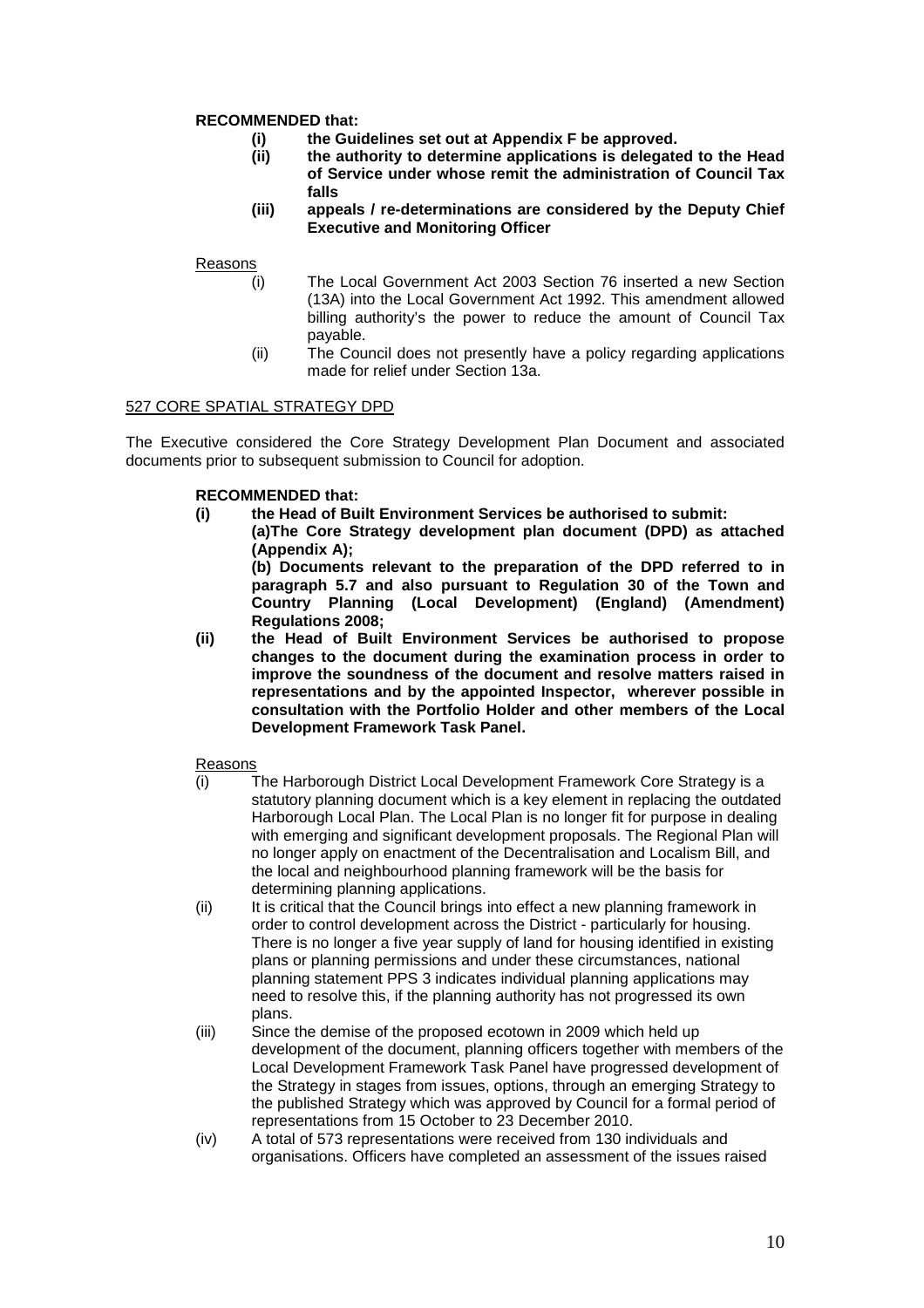during this period to assess if there are any matters of significance which require further development and consultation prior to submission.

- (v) The LDF Task Panel considered a document (Appendix A) Summary of Main Issues Raised in representations at its meeting on 31 January. The Panel considered that there is no issue raised of such significance which would warrant further changes being made and consulted upon prior to Submission and Examination of the development plan document.One of the key issues raised is the impact of further growth in and around Market Harborough especially in terms of transport. The Council's proposals for growth in and around Market Harborough are being underpinned by robust transport evidence using the new Leicester and Leicestershire Integrated Transport Model and a further assessment is under way. The Highway Authority has confirmed by letter its support for the Council undertaking this work to an agreed brief and indicate that whilst the results of this assessment are awaited this should not need to delay submission.
- (vi) The further transport assessment will help justify the overall level of housing and employment development considered appropriate for Market Harborough; and test out the appropriate package of transport measures to accompany proposed development.
- (vii) The County Council consider that its conclusions can be discussed within the Examination process and proposed changes considered to policy 13 for Market Harborough or the Infrastructure Schedule (Appendix 2) to ensure that the Strategy reflects this evidence. The adopted Strategy will then provide a robust basis for subsequent assessment of planning applications.
- (viii) There are other areas where officer assessment concludes that proposed changes may be able to be agreed during the Examination process. These changes do not need to be published prior to submission since the detail, timing and publication of such changes needs to be considered in light of discussions during the examination process with the Inspector and parties to the Examination (those who have made representations). Delegated authority is therefore being sought to ensure that officers through the Head of Service can develop such changes but wherever possible in consultation with the Portfolio Holder and LDF Task Panel.

# 528 SIR FRANK WHITTLE COMMEMORATIVE TRUST – REPLICA JET AIRCRAFT

V. Wenham, Head of Legal Services and Monitoring Officer, informed Members of a letter received from the Trustees of the Sir Frank Whittle Commemorative Trust regarding the future of the Trust.

Members noted that the Trust was to disband in early 2011 and it had contacted the Council regarding the future of the replica aircraft. The Trust had put forward two proposals; that the maintenance of the replica aircraft be taken over by a third party or that the replica be removed. Members considered the requests put forward by the Trust.

It was reported that a local business had indicated its interest in providing sponsorship for the maintenance of the replica aircraft.

### RESOLVED:

- (i) to agree in principle to accept responsibility for the aircraft.
- (ii) Officers to complete additional work to ascertain resources required, and sources of these resources, for maintenance of the replica aircraft.

### Reason

Ownership of the replica jet aircraft has now passed to the District Council. The District Council also insures the replica and as of  $7<sup>th</sup>$  July 2005 agreed to bear the costs of providing that insurance. However, the maintenance of the replica is the responsibility of the Trustees. The Trustees have also lodged the sum of £2000 with the District Council to cover the costs of removal and disposal of the replica, if the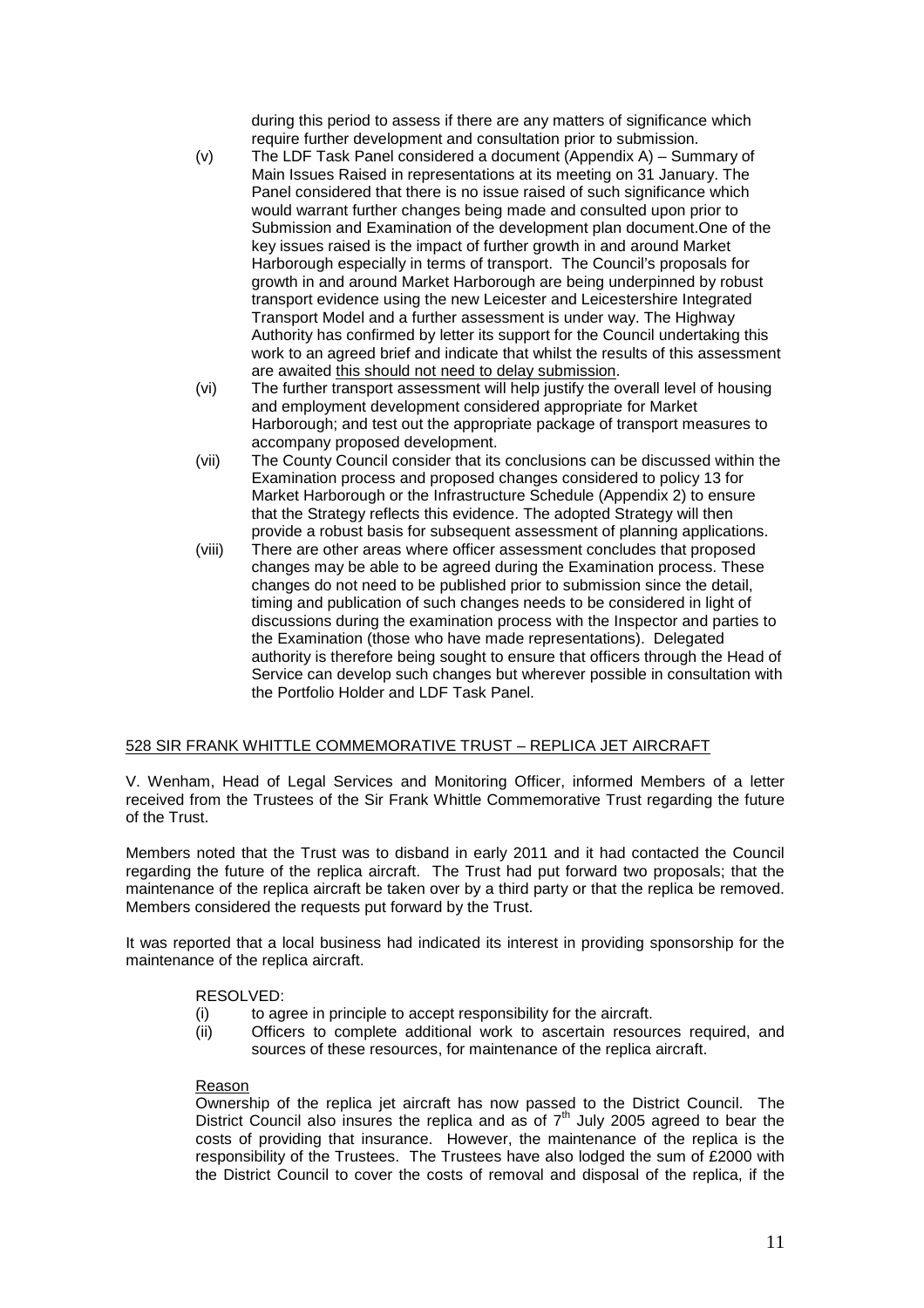Licence were to be terminated by either party, or the Trustees were in breach of their obligations under the Licence.

# 529 REVIEW OF THE COUNCIL'S RIPA POLICY

V. Wenham, Head of Legal Services and Monitoring Officer, outlined the contents of a proposed amendment to the Council's Regulations of Investigatory Powers Act (RIPA) Policy and Guidance.

Following an inspection of the Council's RIPA procedures by the Office of Surveillance Commissioners (OSC) in July 2010, a number of recommendations were proposed by the OSC. The recommendations seek to strengthen the Council's existing internal Policy and Guidance on RIPA.

To try and address the issues raised by the OSC, amendments have been proposed to the Councils existing RIPA Policy and Guidance for consideration by the Committee. This is attached at Appendix A and the amendments are shown in bold, using italics and underlined. The proposals can be summarised as: the inclusion of Statutory Instruments 2010/123 relating to legal privilege, the expansion of definitions in particular necessity and proportionality, an increased emphasis regarding the monitoring and cancellation of RIPA authorisations and a review of all the related application forms.

### **RECOMMENDED that:**

- **(i) the Council adopt the proposed amendments to the Council's RIPA policies and guidance (attached at Appendix G) be referred to Full Council for decision.**
- **(ii) oversight of the RIPA Policy be referred to the Scrutiny Panel for Places.**
- **(iii) V. Wenham, Head of Legal Services and Monitoring Officer, produce a briefing note about the proposed amendments to the Council's RIPA Policy and Guidance note to members.**

### 530 SHARED SERVICE – REVENUES AND BENEFITS GOVERNANCE ARRANGEMENTS

The Executive was asked approve the details of the proposed arrangements for a joint Revenues and Benefits service with Hinckley & Bosworth Borough Council (HBBC) and North West Leicestershire District Council (NWLDC), including establishing a Joint Committee.

### RESOLVED that:

- (i) Members approve the details of the proposed arrangements for a joint revenues and benefits service with Hinckley and Bosworth Borough Council and North West Leicestershire District Council:
- (ii) a Joint Committee be established under Section 101(5) of the Local Government Act 1972 and Sections 19 and 20 of the Local Government Act 2000 (and all other enabling powers) with HBBC and NWLDC to provide the joint services set out in Schedule 1 of the Agreement annexed as Appendix B and that the joint committee to have powers over joint finances as set out in Schedule 3 of the agreement;
- (iii) the proposed constitution for the Joint Committee be approved as set out in Appendix A of this report;
- (iv) The Portfolio Holder for Community Safety and Enforcement, Councillor Golding, the Portfolio Holder for Corporate and Customer Services, Councillor Dann and The Leader, Councillor Rook, be appointed as the Council's representatives on the Committee.
- (iv) Authorisation for entering into the shared services agreement with HBBC and NWLDC on the basis set out in Appendix B of this report be granted.